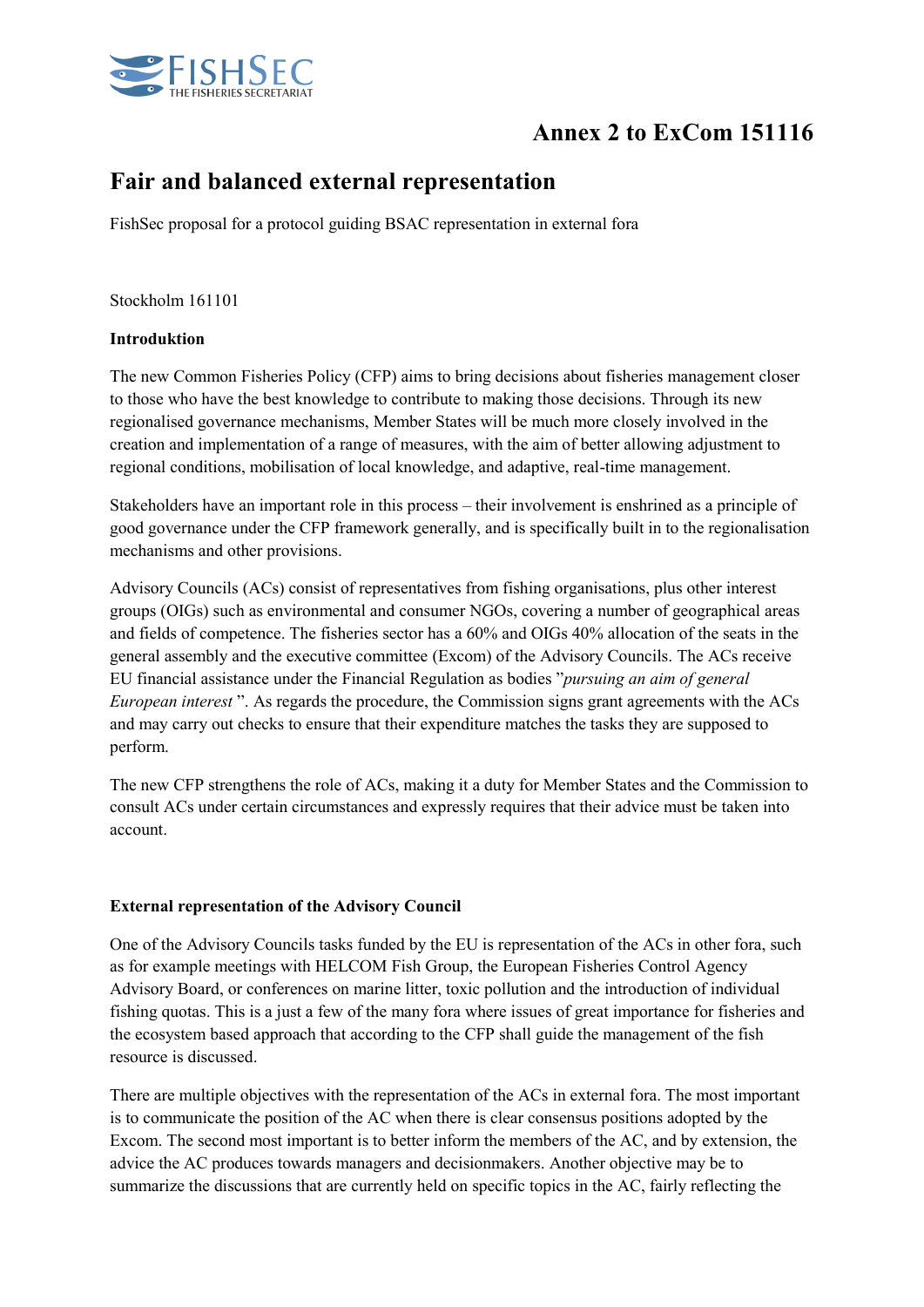

different interest groups positions. All these objectives reflect the "general European interest" of creating advice towards good governance under the new CFP framework.

Using the external representation of the AC as a plattform to lobby for the interests of an individual AC member organization is not an objective and not accepted by the EU Commission. To use public EU funds for such lobby work is of course not "*pursuing an aim of general European interest".* Doing so may seriously undermine the credibility of the Advisory Council.

# Current external representation in the Baltic Sea Advisory Council

The Fisheries Secretariat has examined the external representation from the Baltic Sea Advisory Council (BSAC) 2010 – 2016. The study shows that the fisheries sector is representing the AC in on average 58% of the external meetings/fora. Other interest groups only represent the AC in on average 17% of the meetings. The Secretariats employees represents the AC in on average 25% of the meetings.

| Year    | Industry (incl. Chair) | OIG (Incl. Vice-chair) | Secretariat          |
|---------|------------------------|------------------------|----------------------|
| 2010    | 59% (34 meetings)      | $16\%$ (9 meetings)    | $28\%$ (15 meetings) |
| 2011    | $59\%$ (41)            | $19\%$ (13)            | $23\%$ (16)          |
| 2012    | $51\%$ (32)            | 19% (12)               | $30\%$ (19)          |
| 2013    | $57\%$ (42)            | $15\%$ (11)            | $28\% (21)$          |
| 2014    | $62\%$ (48)            | $19\%$ (15)            | $19\%$ (15)          |
| 2015    | $65\%$ (44)            | $19\%$ (13)            | $16\%$ (11)          |
| 2016    | 55% (36)               | $15\%$ (10)            | $30\% (20)$          |
| Average | 58%                    | 17%                    | 25%                  |

Table 1. External representation from BSAC

The situation has worsened since the reformed CFP entered into force and ACs was meant to become more representative, with the OIGs expanded from 33% to 40%. Despite this, the OIGs has become even more under-represented in the external representation.

FishSec strongly believes that the quality of BSAC advice can be improved if more members of the AC get to represent in external meetings. It is also important that the members of the AC visit different kinds of fora in order to learn more about the issues affecting the fisheries. For example, an Environmental NGO should go and represent at the European Fisheries Control Agency in order to learn more about the discussions there and Danish Fisheries Producers Organisation should regularly go to international conferences on how Marine Protected Areas can increase the profitability in a fishery.

The current misrepresentation is not good for the credibility of the BSAC and therefore we suggest a new protocol for how the BSAC shall be represented externally.